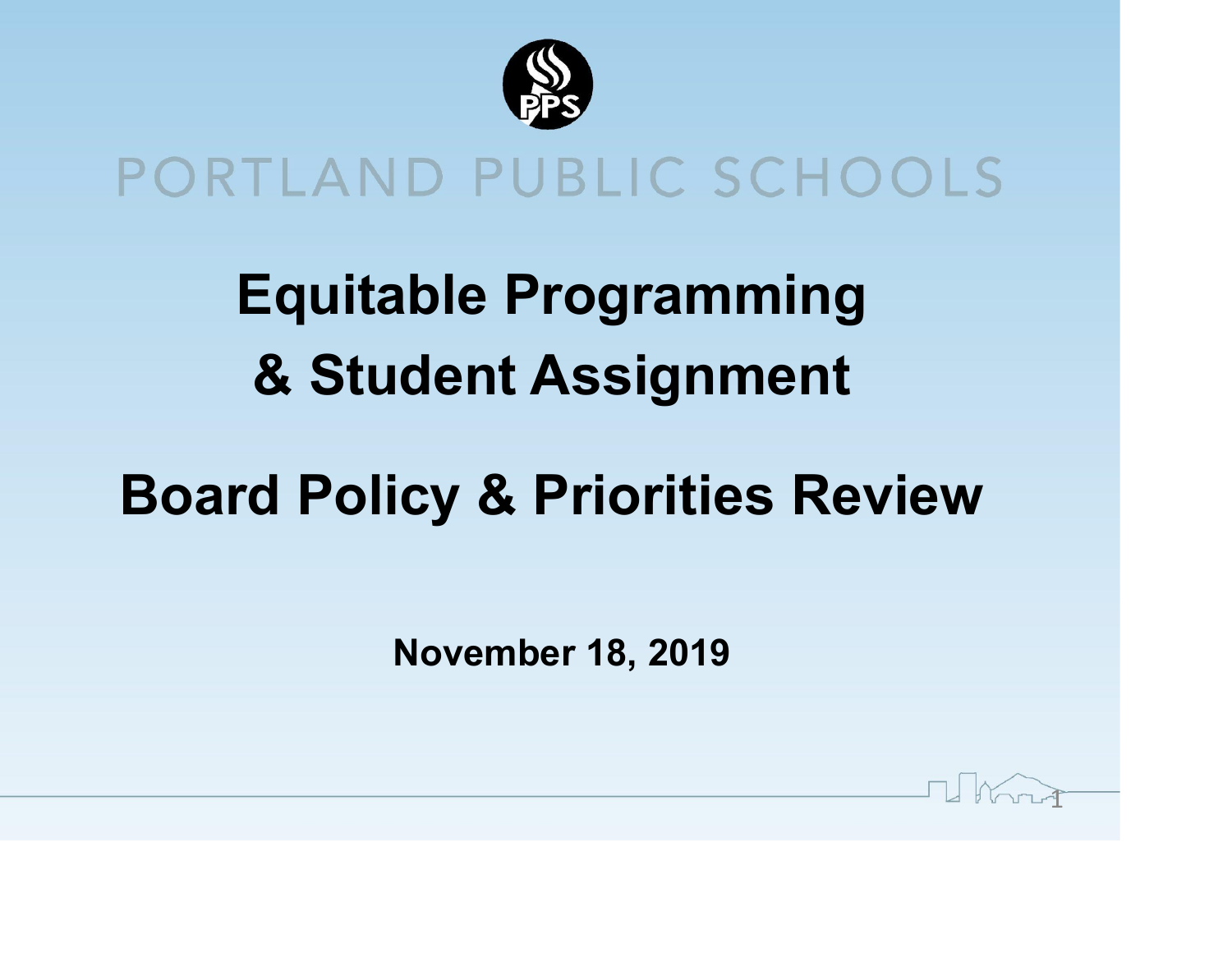

**PORTLAND PUBLIC SCHOOLS** 

## **Why are we doing this work: Graduate Portrait**

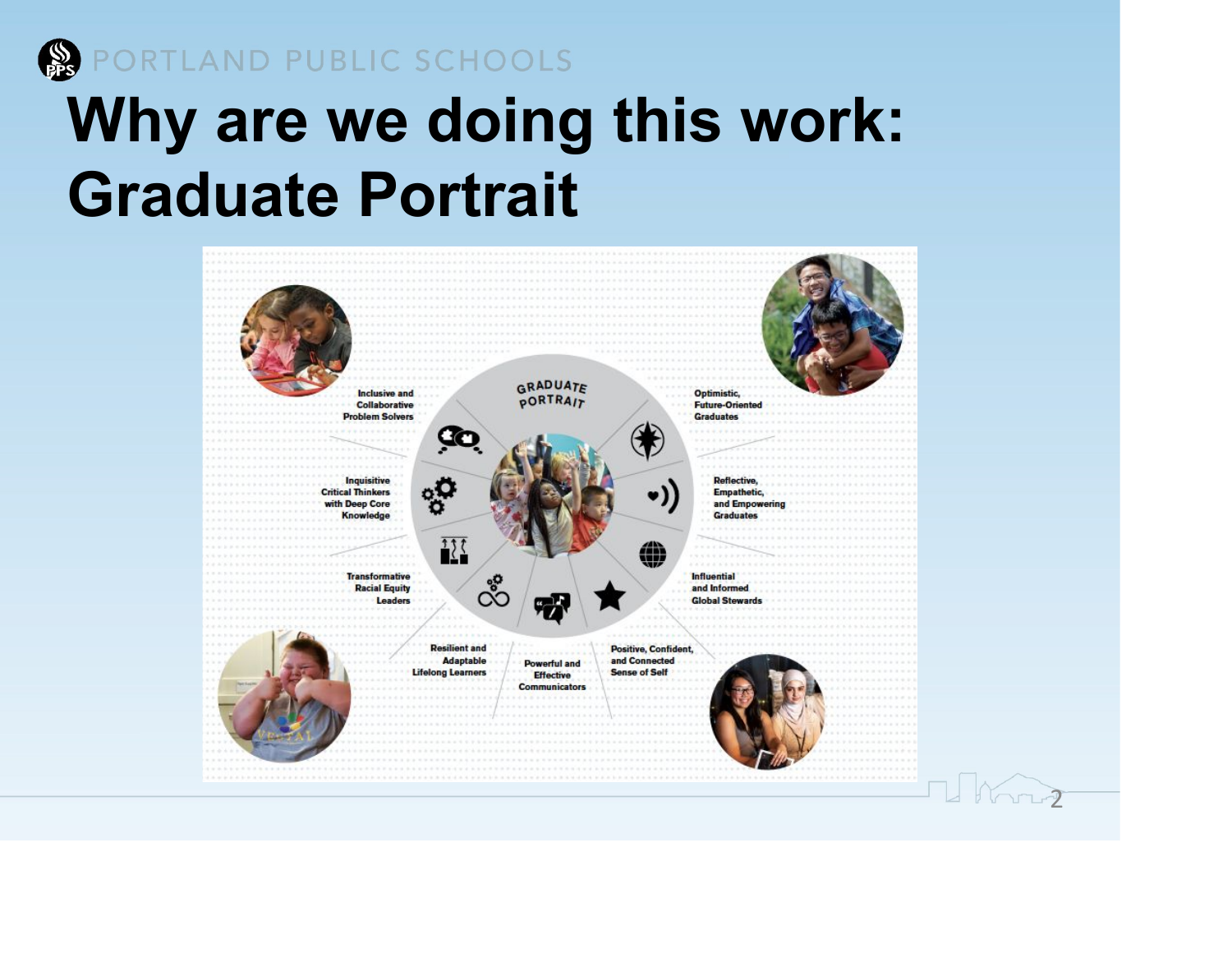

# **Why are we doing this work and why are we doing it now?**

- . Student assignment that supports academic program improvement and builds on previous work
- . Middle School Redesign and openings: Kellogg Middle School opening in 2021
- . Future bonds
- Over and under-enrolled schools
- . Diversity varies by school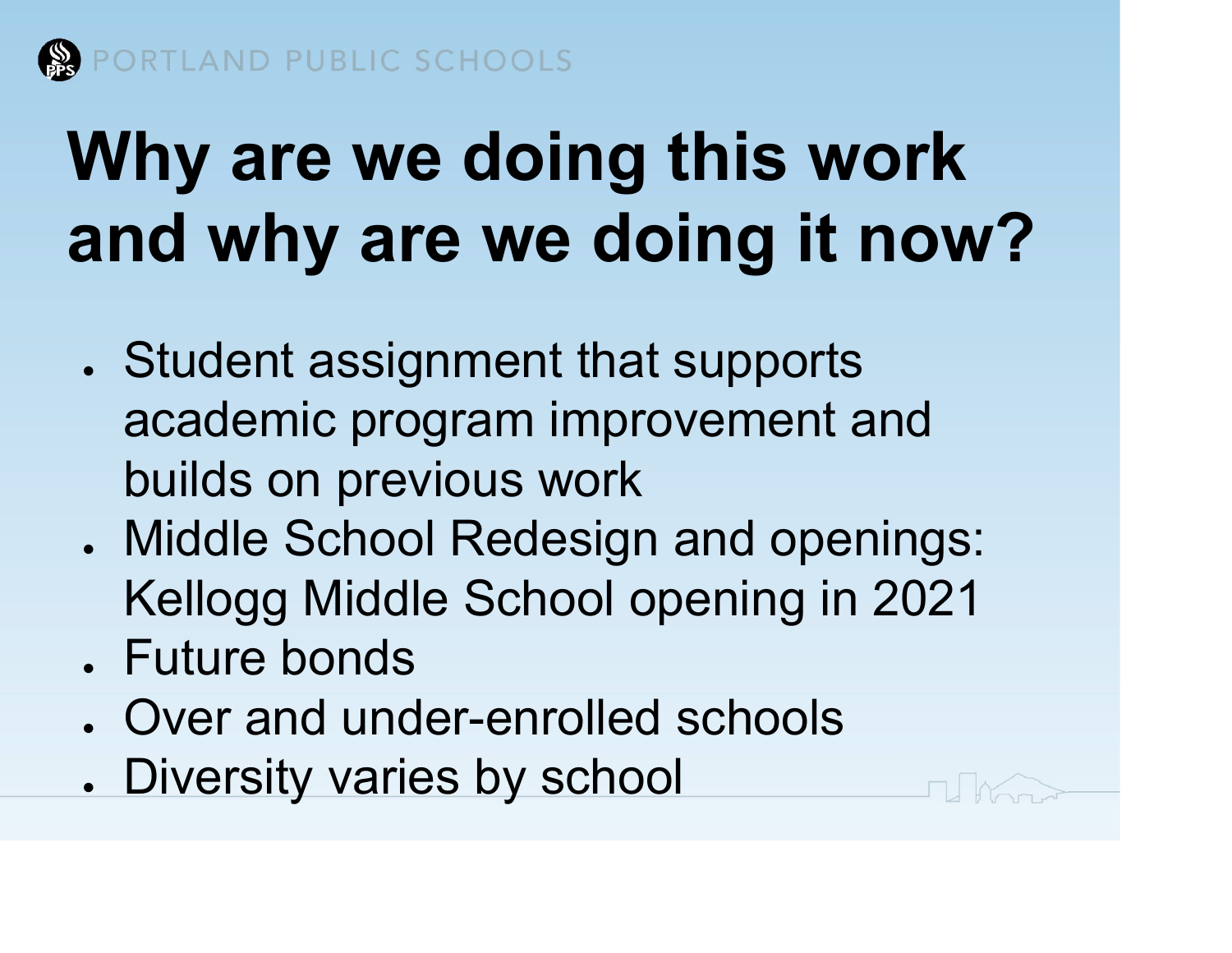

# **Goals for Work Session**

- Ensure equitable programming & student assignment process is framed around Equity Policy
- Review relevant Board policies
- Begin to establish Board values, priorities and policies to guide the work of the **District** And

4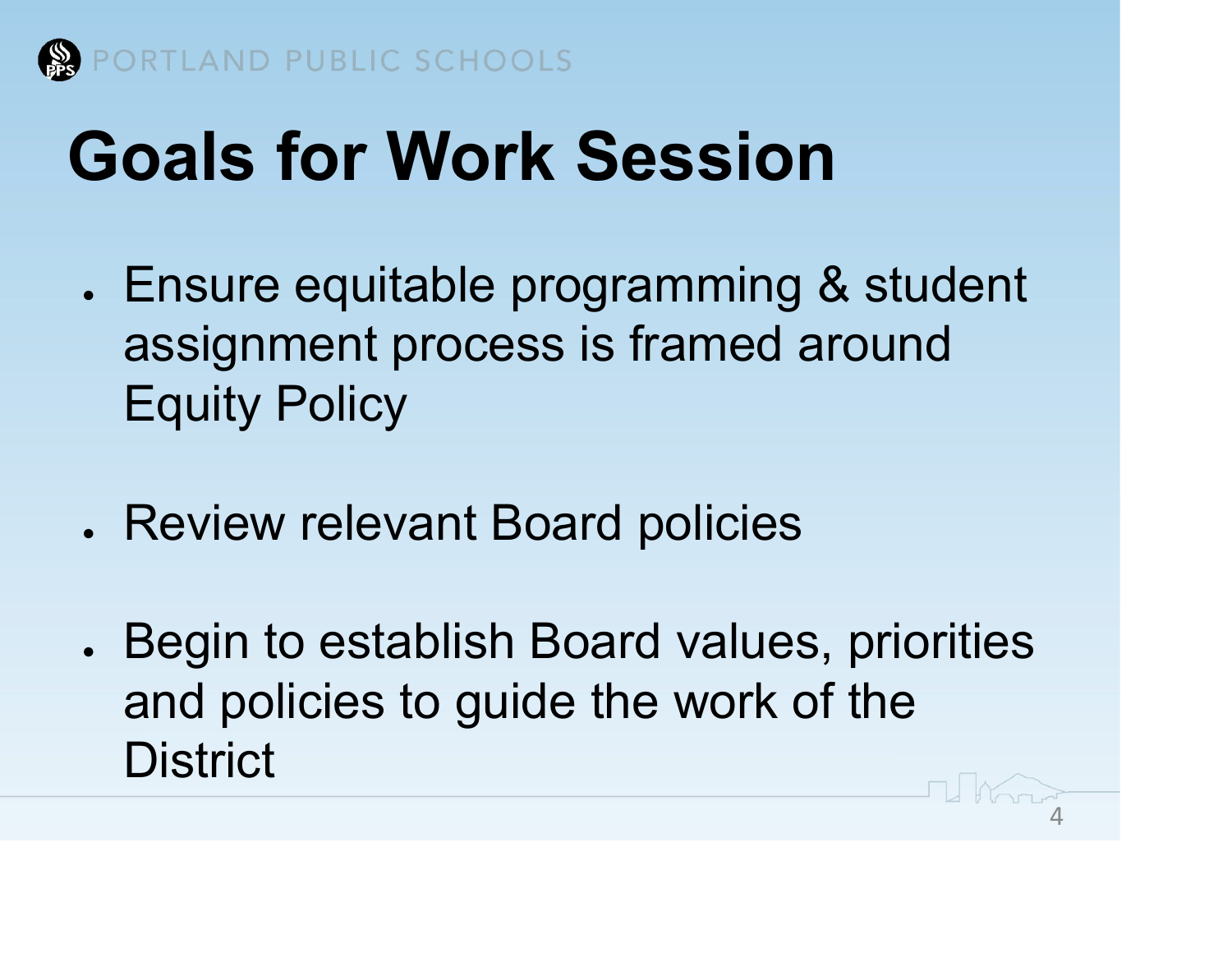

# **Four Key Policies Guide our Work**

| 2.10.010 | <b>Racial Education Equity</b>                       |
|----------|------------------------------------------------------|
| 4.10.045 | <b>Student Assignment to</b><br>Neighborhood Schools |
| 4.10.051 | <b>Student Enrollment and Transfers</b>              |
| 6.10.022 | <b>Educational Options</b>                           |

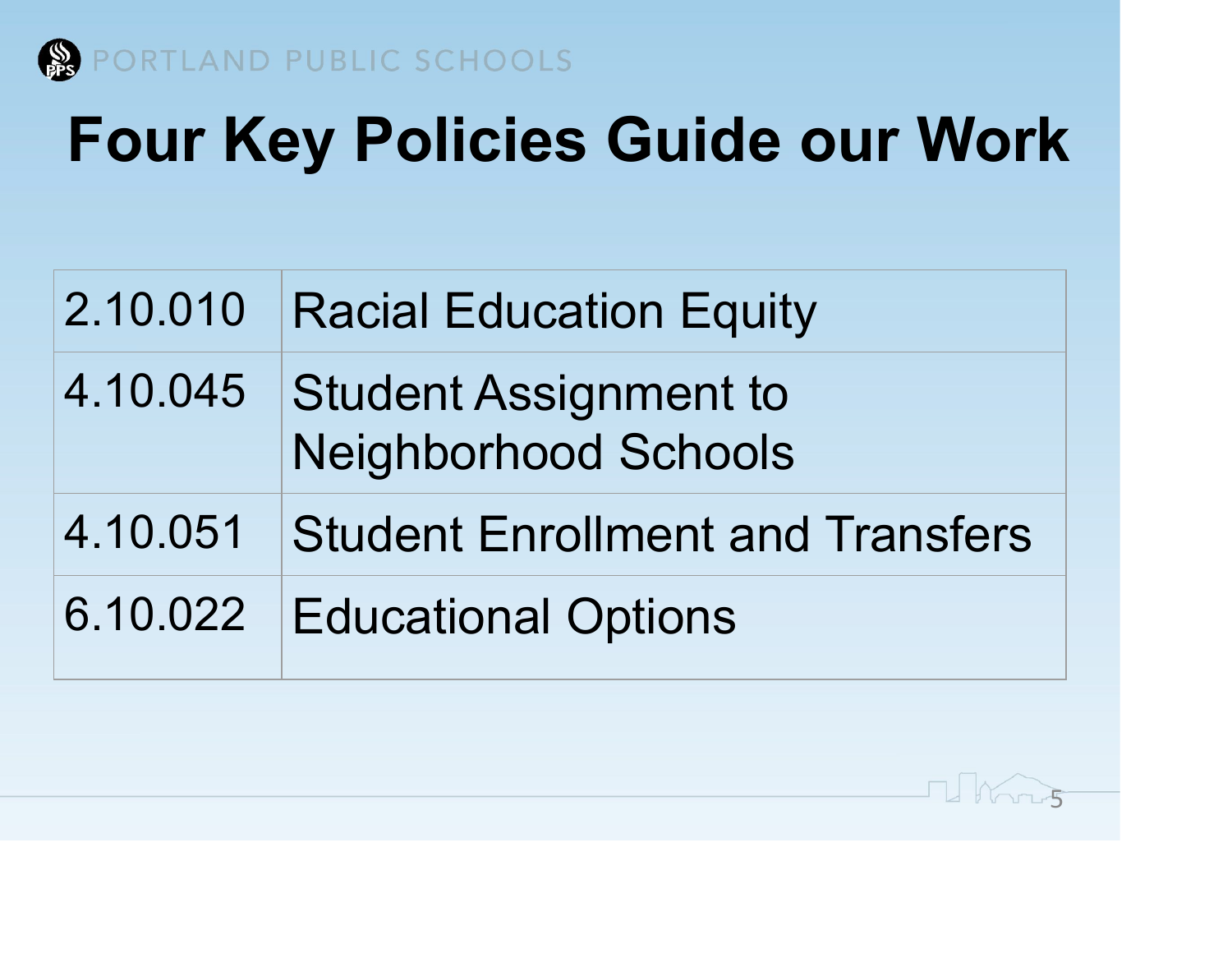

# **Racial Educational Equity Policy 2.10.010**

Opening Paragraph:

Portland Public Schools will significantly change its practices in order to achieve and maintain racial equity in education. Educational equity means raising the achievement of all students while (1) narrowing the gaps between the lowest and highest performing students and (2) eliminating the racial predictability and disproportionality of which student groups occupy the highest and lowest achievement categories.

FI Koro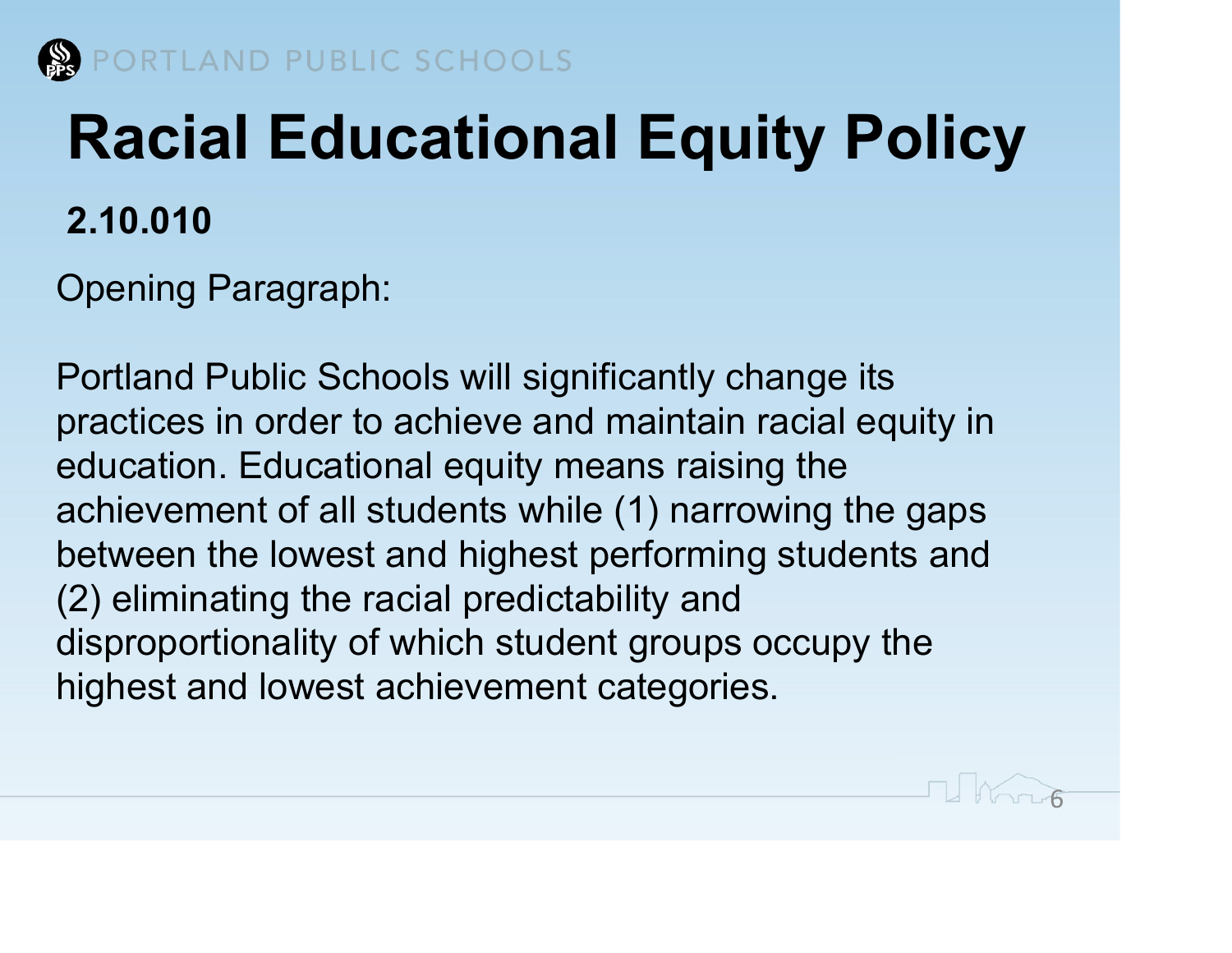

### **Racial Educational Equity Policy 2.10.010**

Opening paragraph continued:

Educational equity benefits all students, and our entire community. Students of all races shall graduate from PPS ready to succeed in a racially and culturally diverse local, national and global community. To achieve educational equity, PPS will provide additional and differentiated resources to support the success of all students, including students of color.

**7 Korry**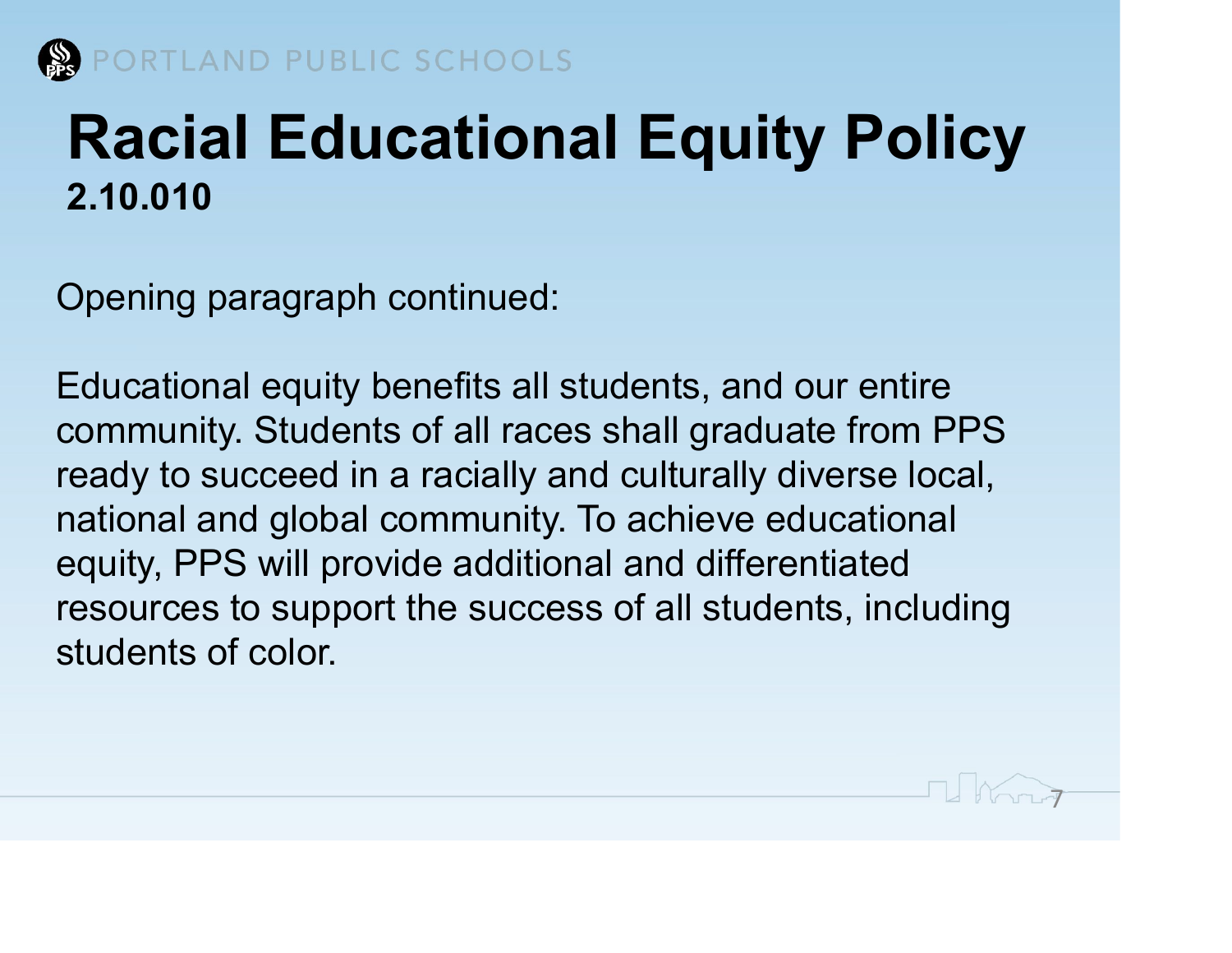

### **Racial Educational Equity Policy 2.10.010**

In order to achieve racial equity for our students, the Board establishes the following goals:

- A. Equitable access to high quality and culturally relevant curriculum, instruction support, facilities and other resources
- B. Create multiple pathways to success to meet the needs of diverse students and expect high academic achievement from all racial groups...
- D. Remedy practices that over identify students of color in special education and under represent students of color in talented & gifted and AP/IB courses...
- F. Empower students and families including underrepresented families of color as essential partners in school planning and district decision making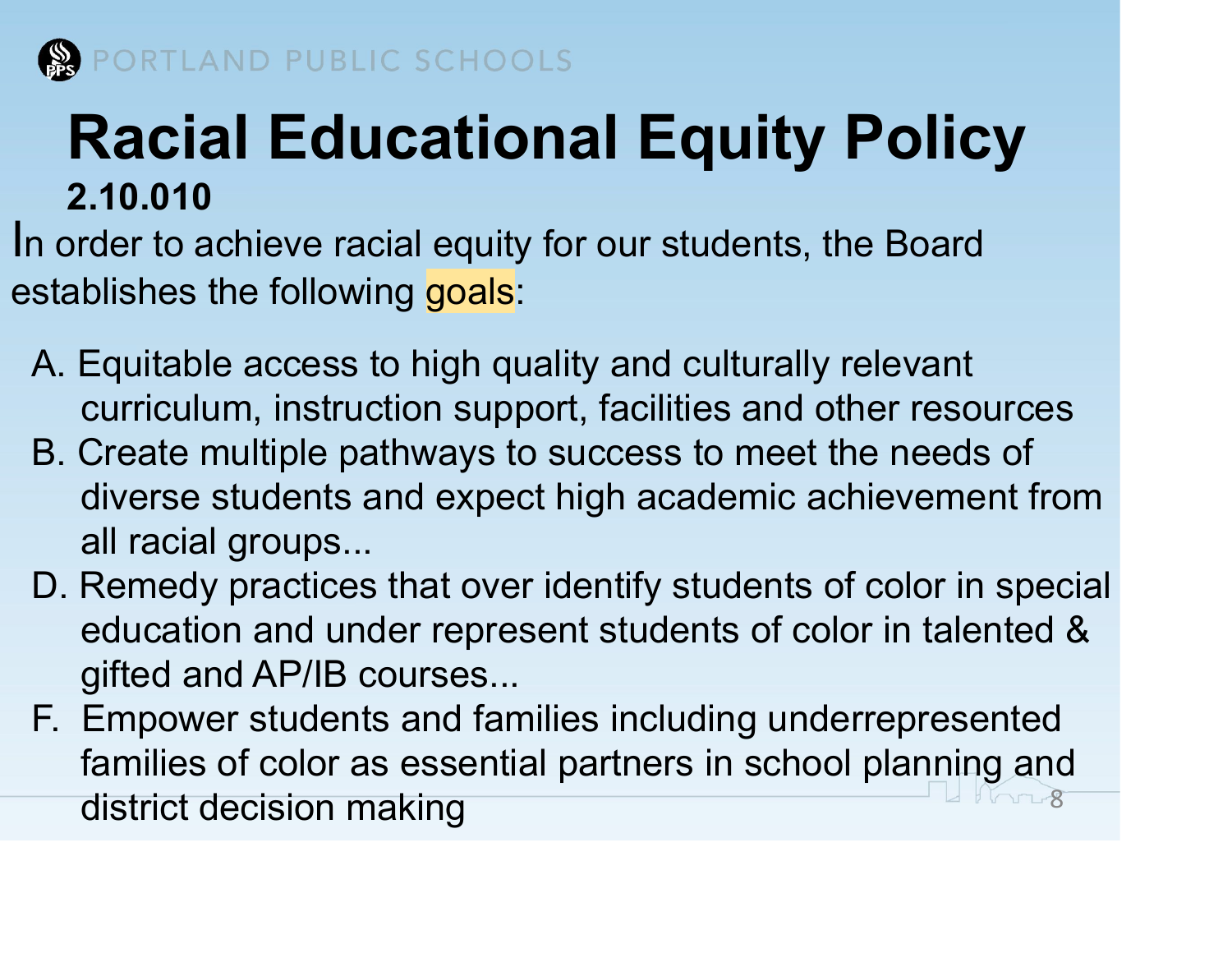

### **Student Assignment to Neighborhood Schools Policy - 4.10.045, section III**

B Students have the right to attend their neighborhood schools through the highest grade, except as provided in section III.D of this policy

1 Korro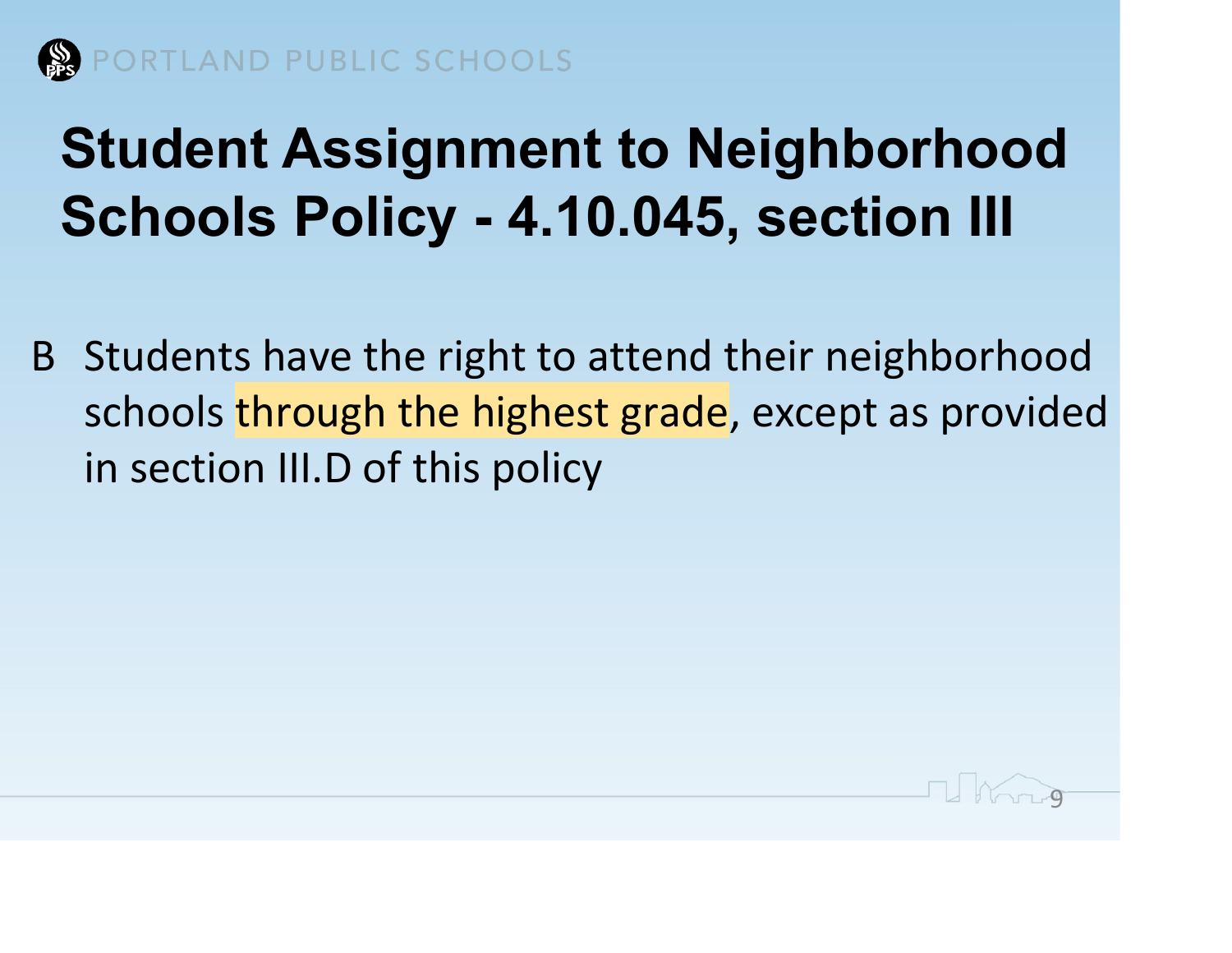

### **Student Assignment to Neighborhood Schools Policy - 4.10.045, section IV**

- A. The Superintendent or designee shall regularly monitor enrollment, program demand and demographic trends to anticipate the need for school boundary changes and consider other viable options.
- B. If the Superintendent or designee determines that conditions exist to warrant a school boundary change, the Superintendent shall develop recommendations to the Board

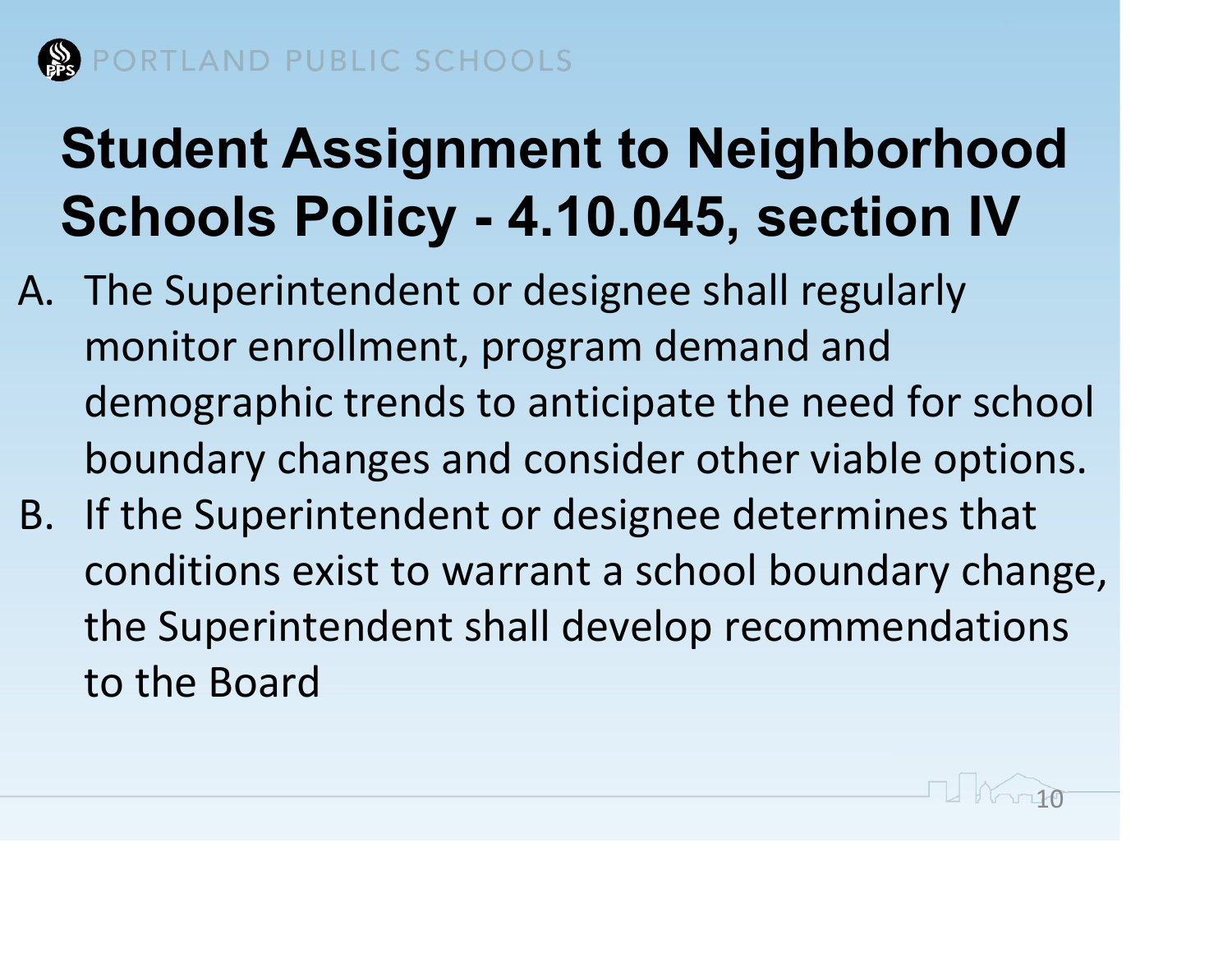TLAND PUBLIC SCHOOLS

## **Student Assignment to Neighborhood Schools Policy - 4.10.045, section IV**

Factors for consideration

- a) A feeder pattern that allows as many students as possible to continue together from one school level to the next
- b) Student body demographics
- c) Compact boundaries that promote safer routes to schools and a sense of community as well as recognize and address natural and human-made barriers
- d) Optimal use of existing facilities
- e) Program and enrollment stability in the surrounding schools
- f) Limiting the impact of boundary changes to the smallest number of students possible 111 and 111 and 111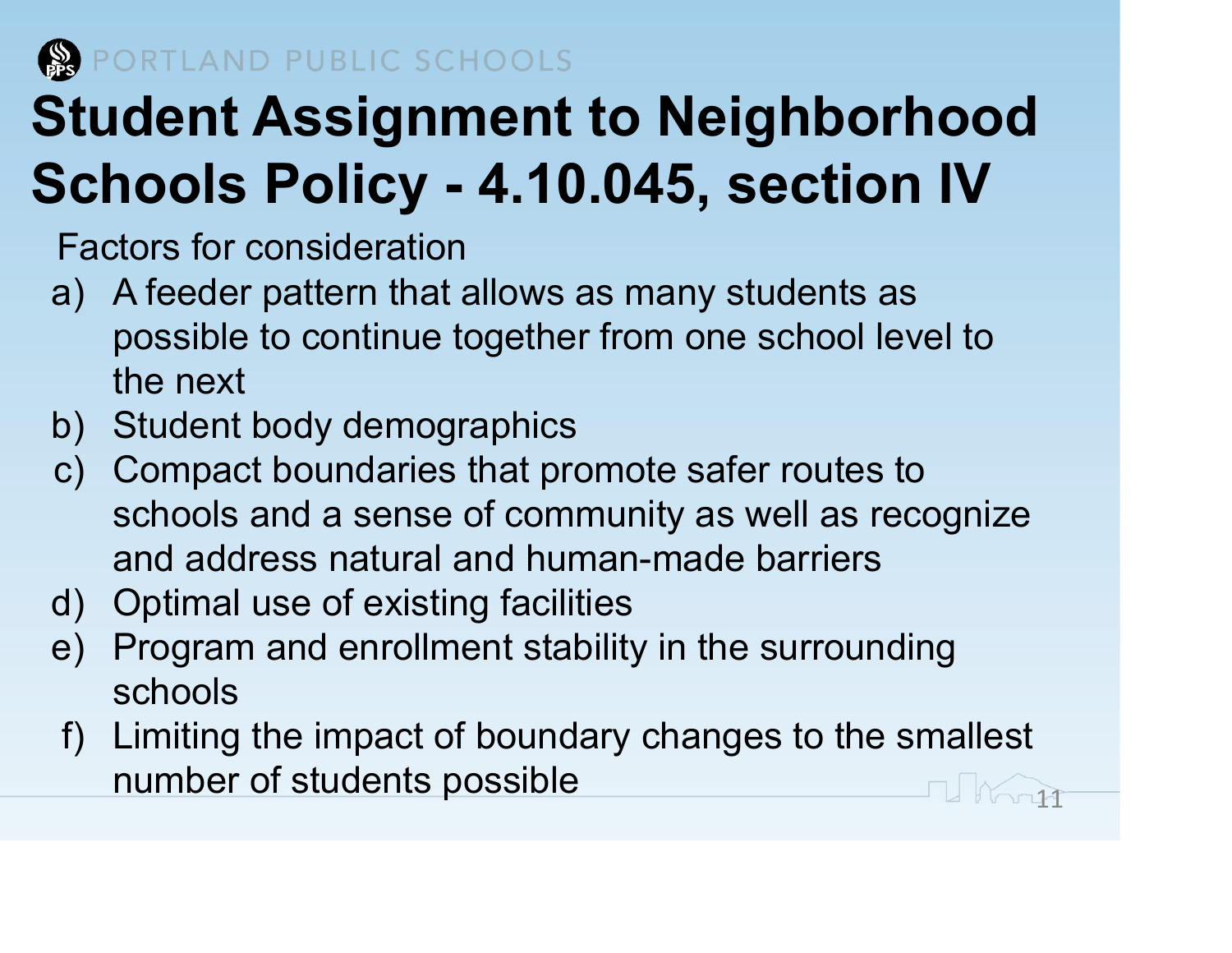### RTLAND PUBLIC SCHOOLS **Student Assignment to Neighborhood Schools Policy - 4.10.045, section V**

A. To promote continuity and stability for students and their families....

1. Students living in the neighborhood approved for a boundary change may remain at their current school through the highest grade

2. Younger siblings living in a neighborhood approved for a boundary change have a guarantee through the transfer process to attend the former neighborhood school if an older brother or sister currently attends and will be attending the former neighborhood school the following school year

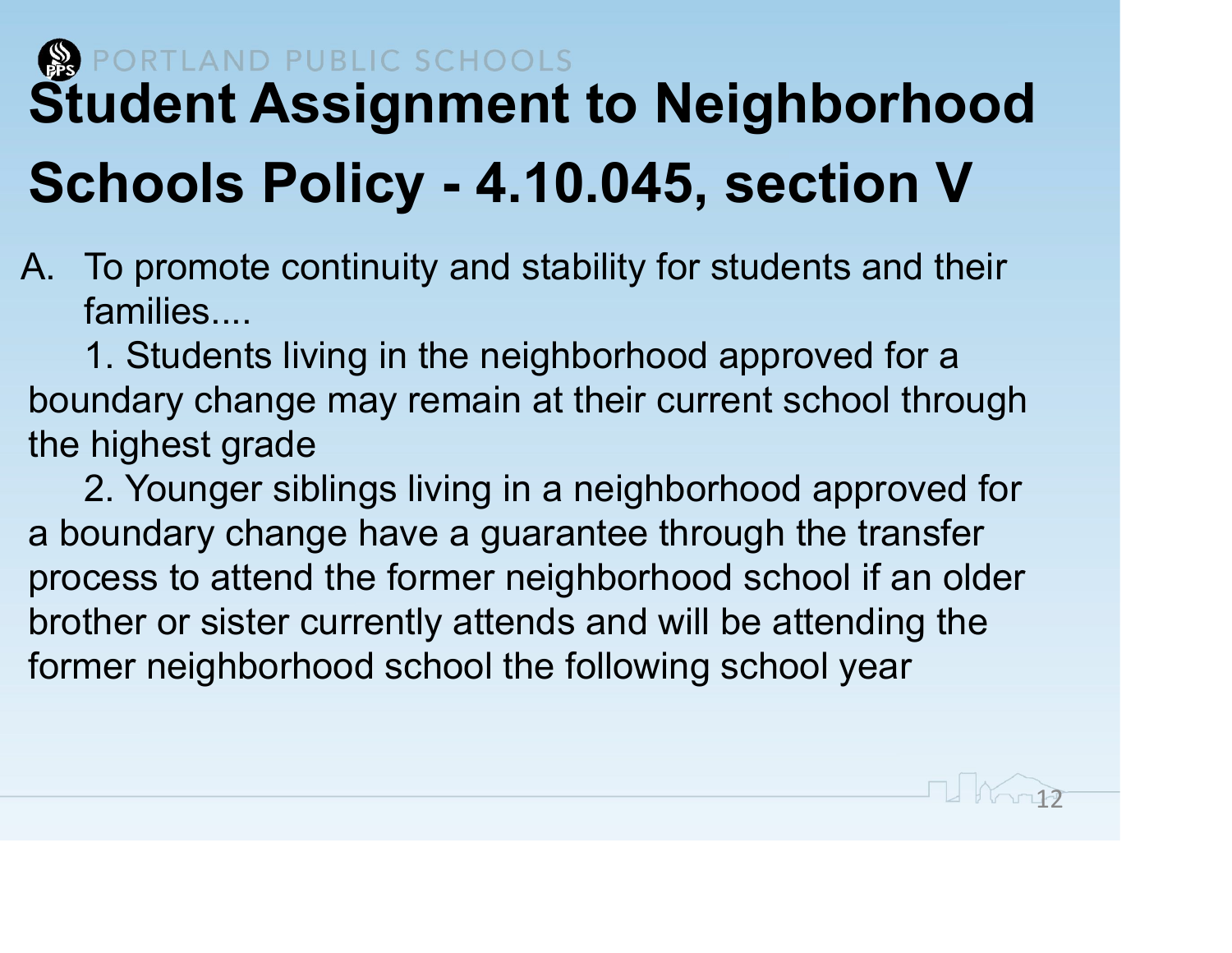

#### **Student Enrollment and Transfers 4.10.051**

I. Policy Purpose: equal access to educational options for all resident students through an open, fair and accessible process and to promote equity and diversity in student transfers and admissions

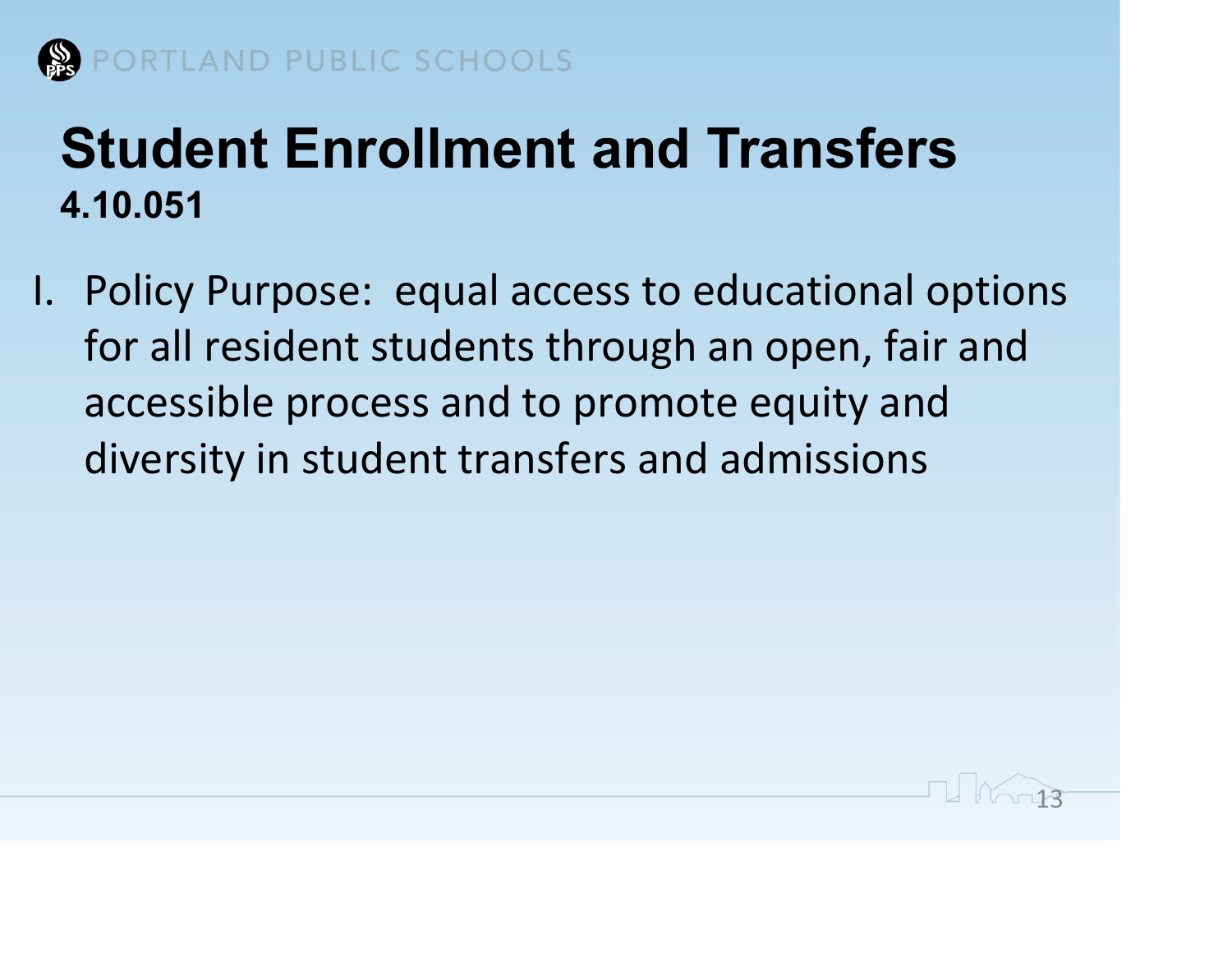

### **Student Enrollment and Transfers**

#### **4.10.051-II.General Policy Statement:**

-Right to attend neighborhood school -Right to request a transfer to attend any gradeappropriate school or program in the district -The Board is committed to families and students having equitable access to a broad portfolio of educational options.

 -The district has the responsibility...to provide families and students with information and advice that will enable ...informed decisions about their choice of educational options.

14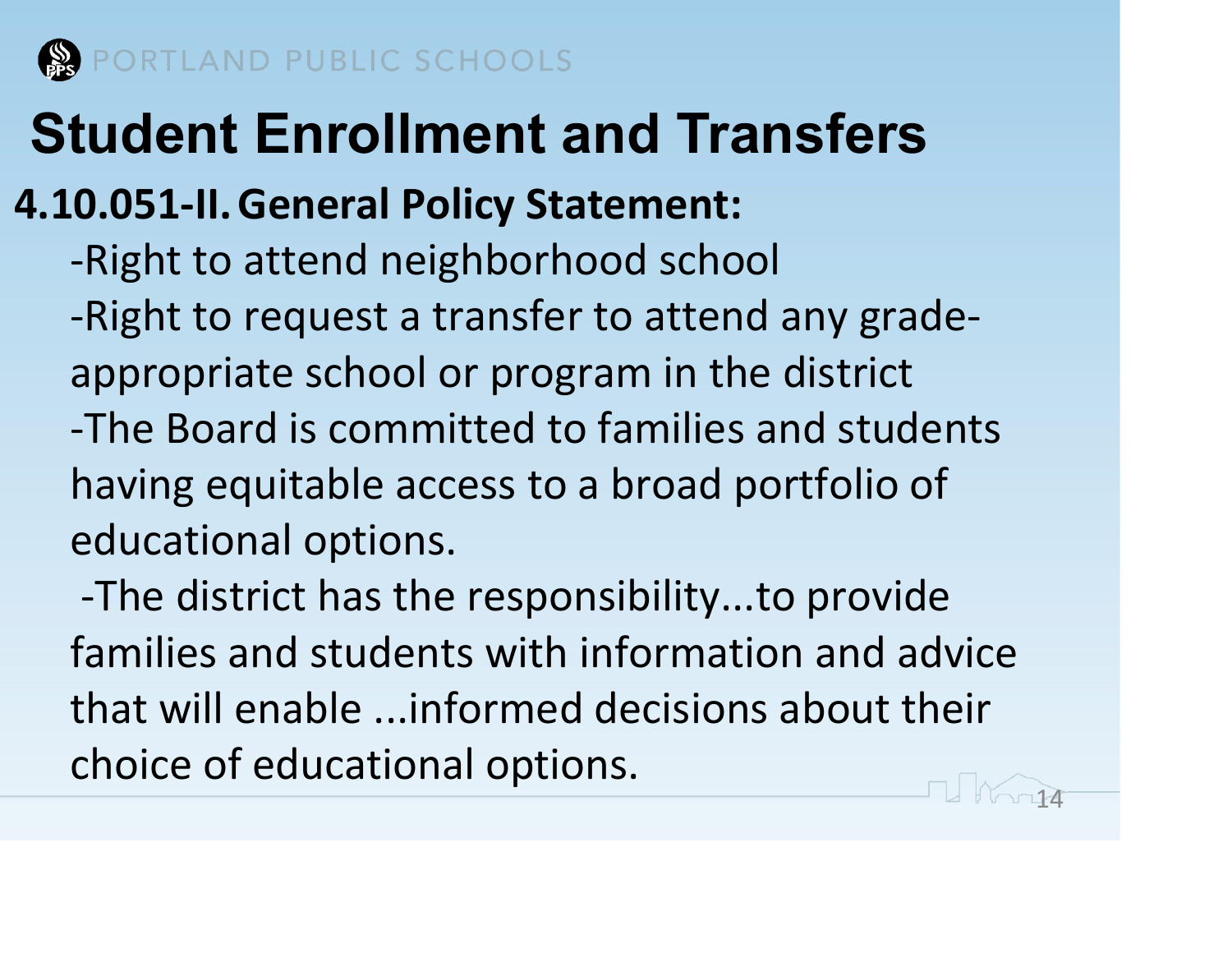

### **Student Enrollment and Transfers Cont. 4.10.051-V. Admission:**

15

- 1. By area of residence...
- 2. By transfer...
- 3. Admission criteria for focus options...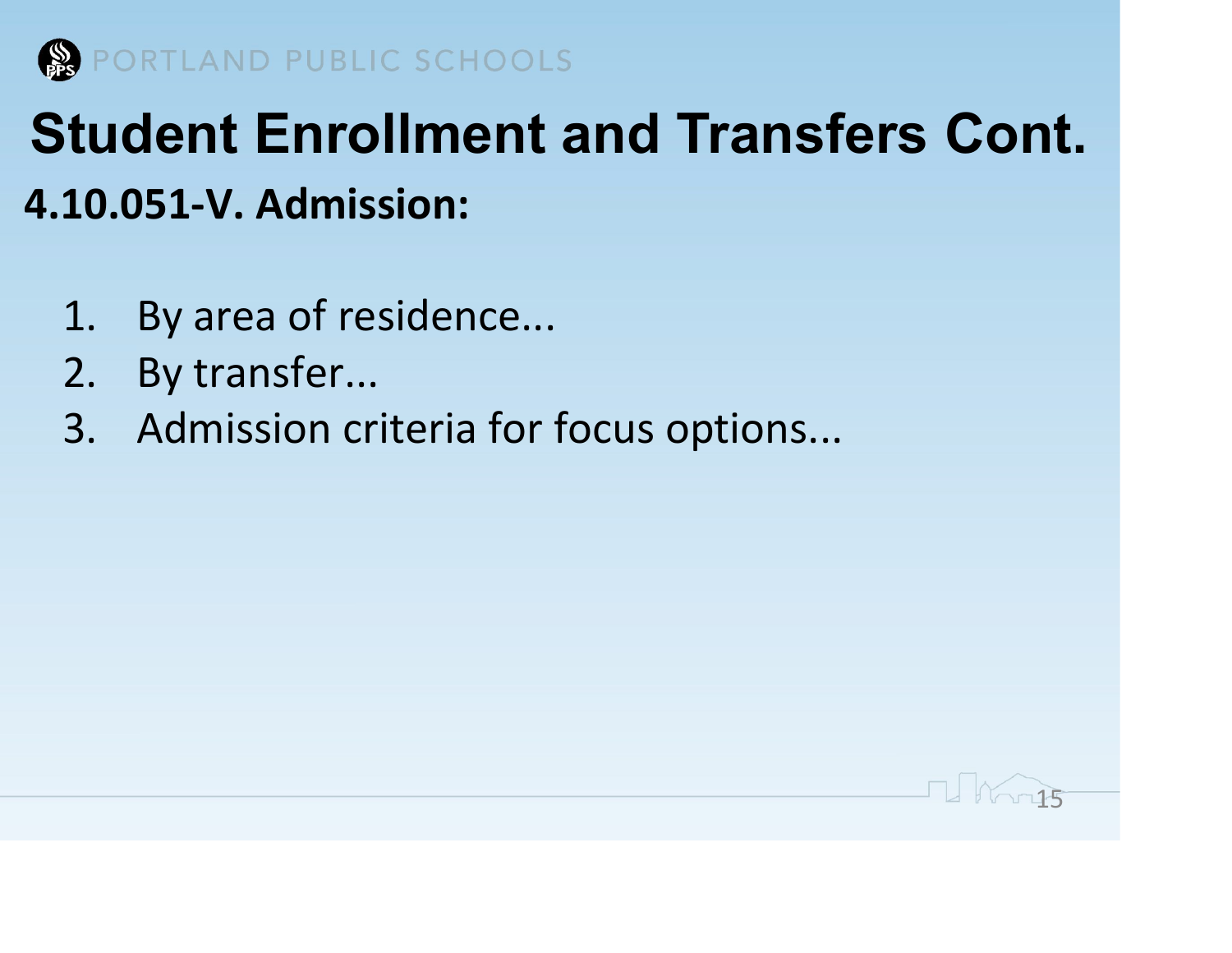

TLAND PUBLIC SCHOOLS

#### **Educational Options Policy 6.10.022**

Last sentence of paragraph four:

...The Board's intent is to provide an opportunity for all students to apply to educational options within the Portland Public School District, promote equity and diversity in the admission of students to educational options and minimize barriers to participation in educational options.

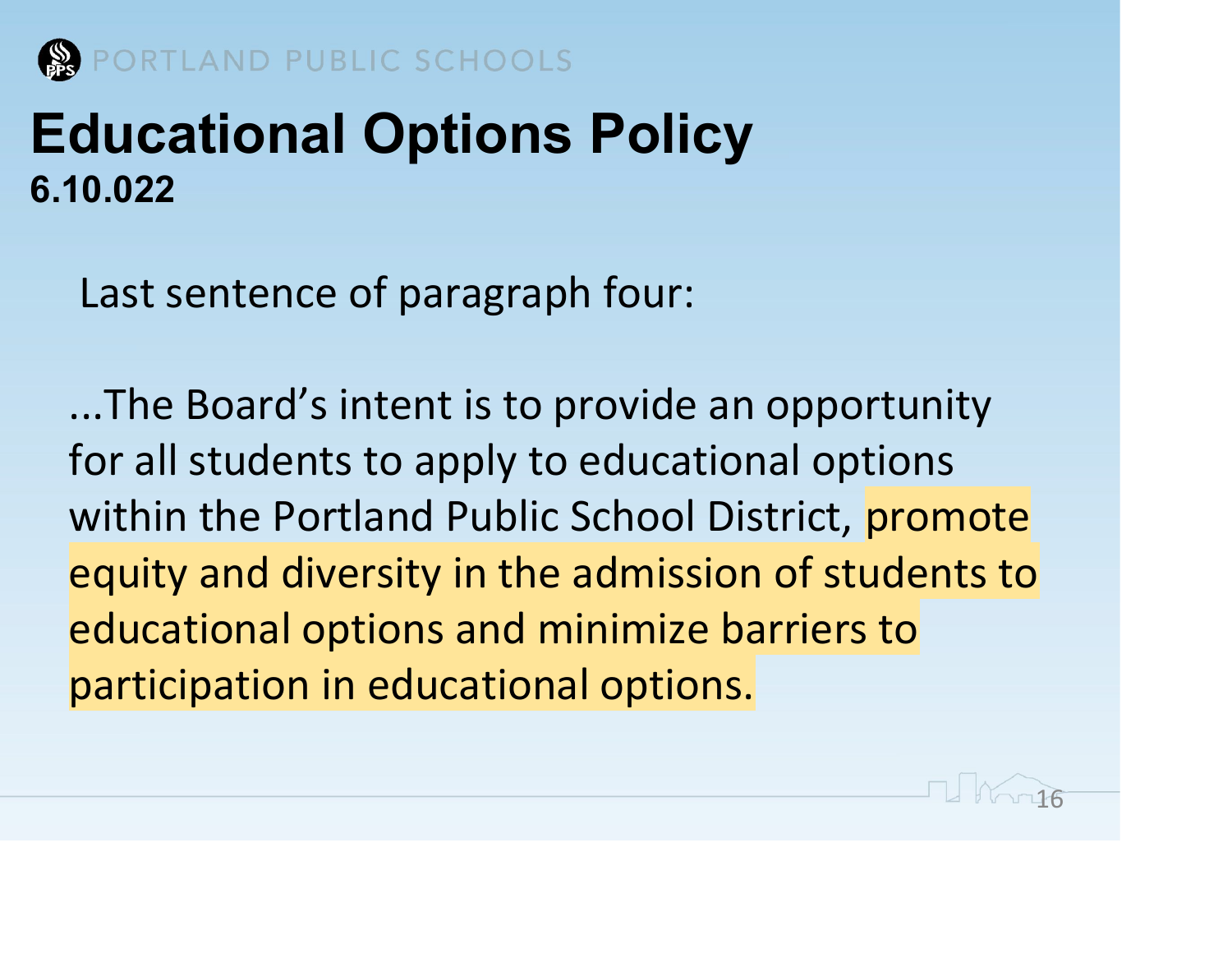

## **Educational Options Policy Continued 6.10.022 I. Purpose of Educational Options**

The purpose of educational options is to offer students and their families meaningful choices that meet the different learning needs and educational interests of all students. The Board values all options, a continuum of which complement each other in serving student and family needs within the Portland Public School District. Students and their families are the primary decision makers about their choice of options; the district may assist students and their families in making appropriate choices. The choices of the choices of the choices of the contract of the choices of the choice of the choice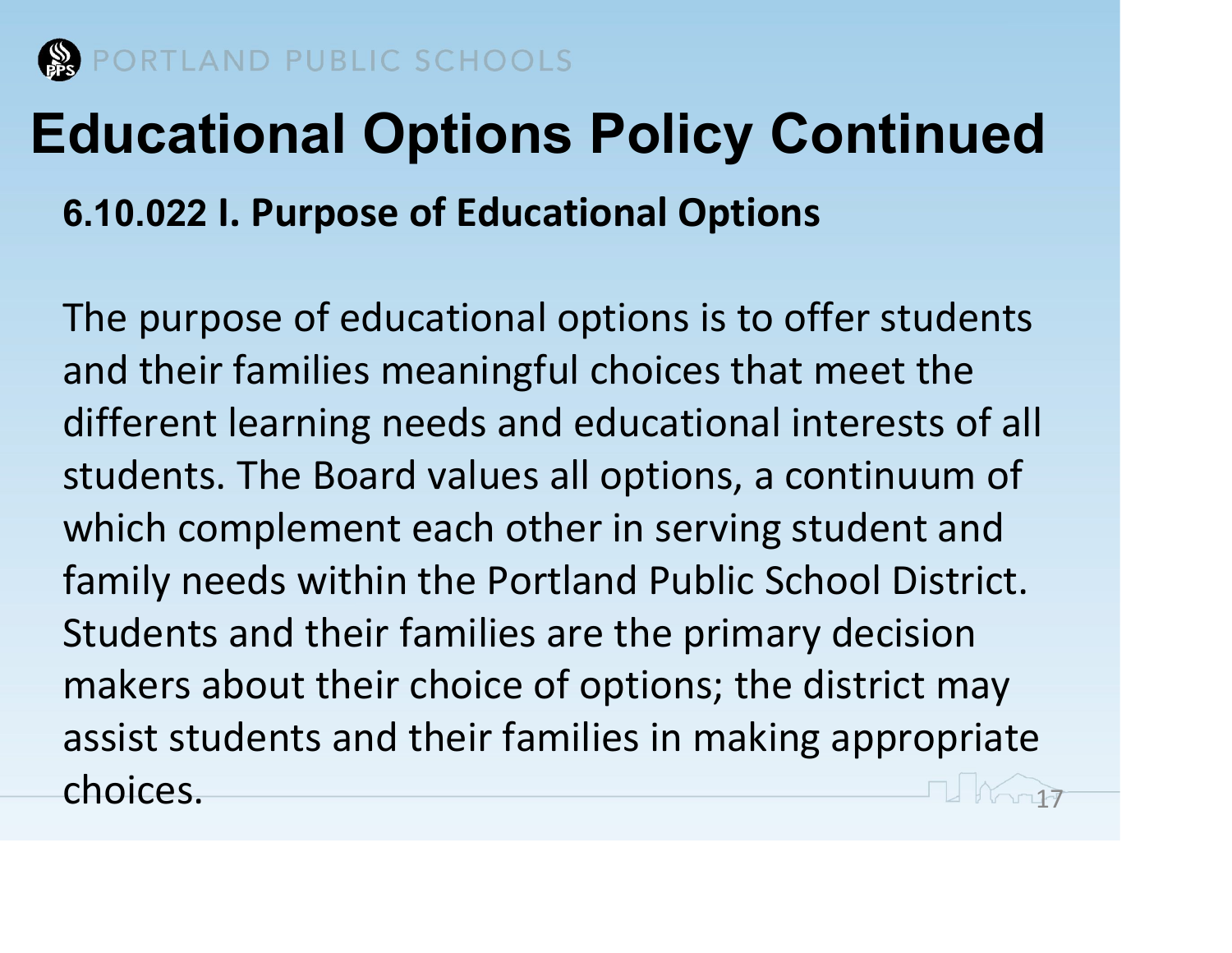

### **Educational Options Policy Continued**

#### **6.10.022 V. District Administrative Support and Evaluation**

(2) ...The district shall evaluate educational options on an established cycle, consistent with district objectives, other district policies, and statutory requirements... (6) The district shall collaborate with educational options to assess their ongoing assistance needs and determine their future status, including renewal, modification, termination, replication, or transition from program to school... The same of the set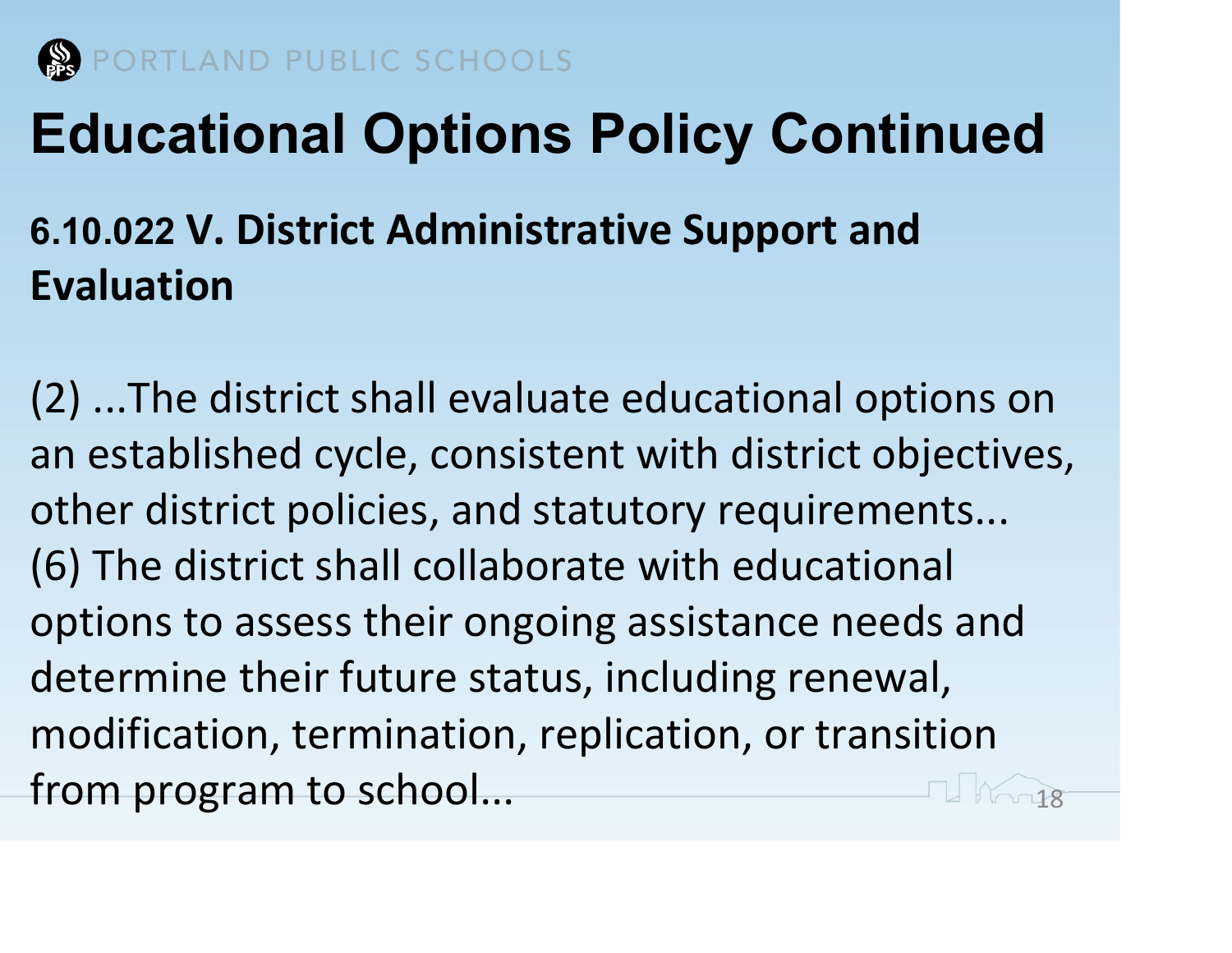

### **DBRAC Values & Policy Framework**

- In July 2015, Board adopted Districtwide Boundary Review Advisory Committee (DBRAC) Values & Policy Framework
- What, if any, components of this work do we want to carry forward?

19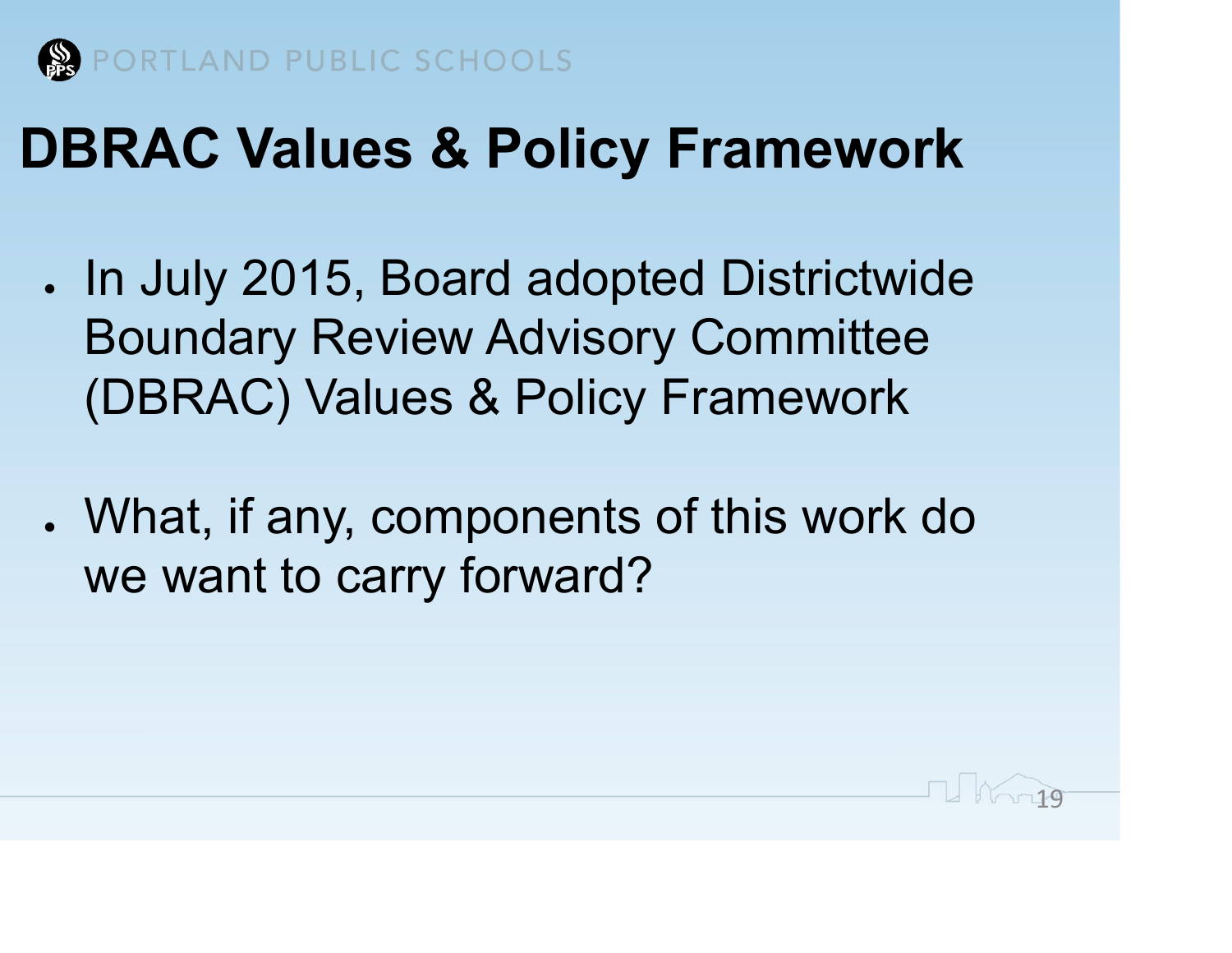#### **ND PUBLIC SCHOOLS What are our values and priorities?**

- . Commitment to inclusive and equitable schools and programs
- . Diverse enrollments
- Portfolio of neighborhood schools and focus option schools/programs . K-8 and/or K-5/Middle School programs
- Optimal capacities elementary K-5, K-8, middle and high school enrollment for programs and facilities

1000

. Feeder patterns